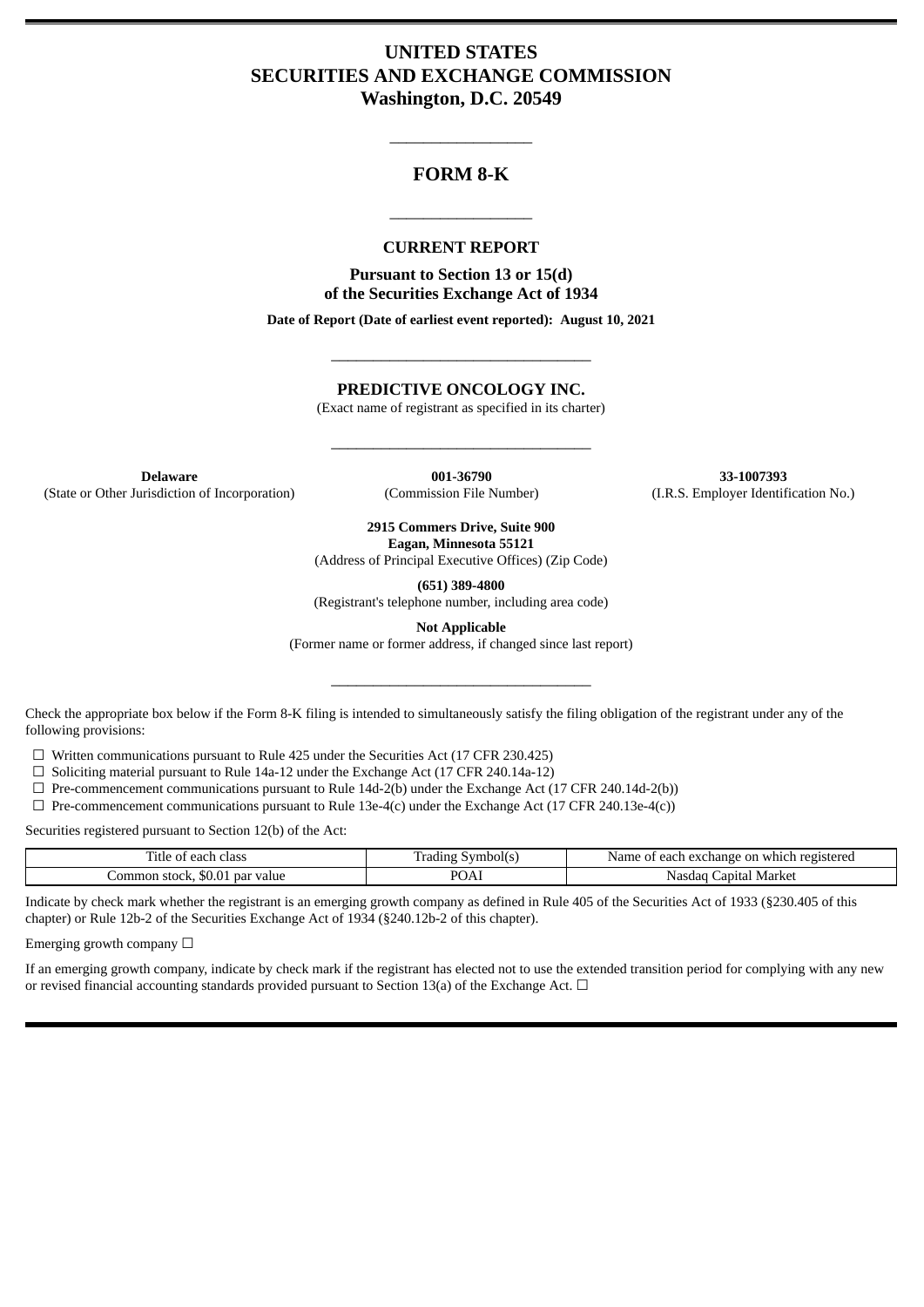#### **Item 5.07. Submission of Matters to a Vote of Security Holders.**

At their special meeting on August 10, 2020, the stockholders of Predictive Oncology Inc. (the "Company") took the following actions:

- (i) The stockholders approved an amendment to the Amended and Restated 2012 Stock Incentive Plan (the "Amended and Restated Plan") to increase the reserve of shares of common stock authorized for issuance thereunder by 1,500,000, to 3,250,000 (the "Plan Proposal"). There were 24,074,309 votes for the proposal; 2,357,250 votes against; 50,103 votes abstained; and there were 8,633,340 broker nonvotes.
- (ii) The stockholders approved the issuance of additional shares of common stock of the Company, in accordance with Nasdaq Listing Rule 5635(d), pursuant to a previously approved equity line of credit arrangement (the "Equity Line Proposal"). There were 24,358,768 votes for the proposal; 2,045,326 votes against; 77,568 votes abstained; and there were 8,633,340 broker non-votes.
- (iii) The stockholders ratified the appointment of Baker Tilly US, LLP as the Company's independent registered public accounting firm for the fiscal year ending December 31, 2021 (the "Auditor Proposal"). There were 34,009,046 votes for the proposal; 867,548 votes against; 238,408 votes abstained; and there were no broker non-votes.
- (iv) The stockholders approved a proposal to adjourn the Special Meeting, if necessary, to solicit additional proxies for approval of an amendment to the Company's certificate of incorporation to increase the number of authorized shares of Company common stock from 100,000,000, to 200,000,000 (the "Charter Proposal"), the Plan Proposal, the Equity Line Proposal and/or the Auditor Proposal, as applicable, in the event that there are not sufficient votes at the time of the Special Meeting to approve any such proposal. There were 32,083,264 votes for the proposal; 2,894,470 votes against; 137,268 votes abstained; and there were no broker non-votes.

The Company has adjourned the meeting until August 17, 2021, in order to solicit more votes to approve the Charter Proposal, pursuant to the authority granted under the proposal to adjourn the Special Meeting as described above. The Special Meeting has been scheduled to reconvene on August 17, 2021 at 3:00 p.m. Central time at the offices of Maslon LLP, 3300 Wells Fargo Center, 90 South Seventh Street, Minneapolis, MN 55402. During the period of the adjournment, the Company will continue to solicit proxies from its stockholders with respect to the Charter Proposal. Proxies previously submitted in respect to the Special Meeting with respect to the Charter Proposal will be voted at the reconvened meeting unless properly revoked.

On August 11, 2021, the Company issued a press release announcing the adjournment of the Special Meeting. The press release is filed as Exhibit 99.1 and incorporated by reference herein. In the press release, the Company clarified that the Charter Proposal (Proposal #1 at the Special Meeting) is considered "routine" under rules of the New York Stock Exchange, contrary to a statement in the proxy statement dated July 7, 2021 with respect to the Special Meeting. Therefore, if the beneficial owner of shares held in street name does not provide voting instructions, the broker or nominee can still vote the shares with respect to the Charter Proposal.

#### **Item 9.01. Financial Statements and Exhibits.**

(d) Exhibits. **Exhibit Number Description** [99.1](#page-3-0) Press [Release](#page-3-0) dated August 11, 2021 104 Cover Page Interactive Data File (embedded within the Inline XBRL document)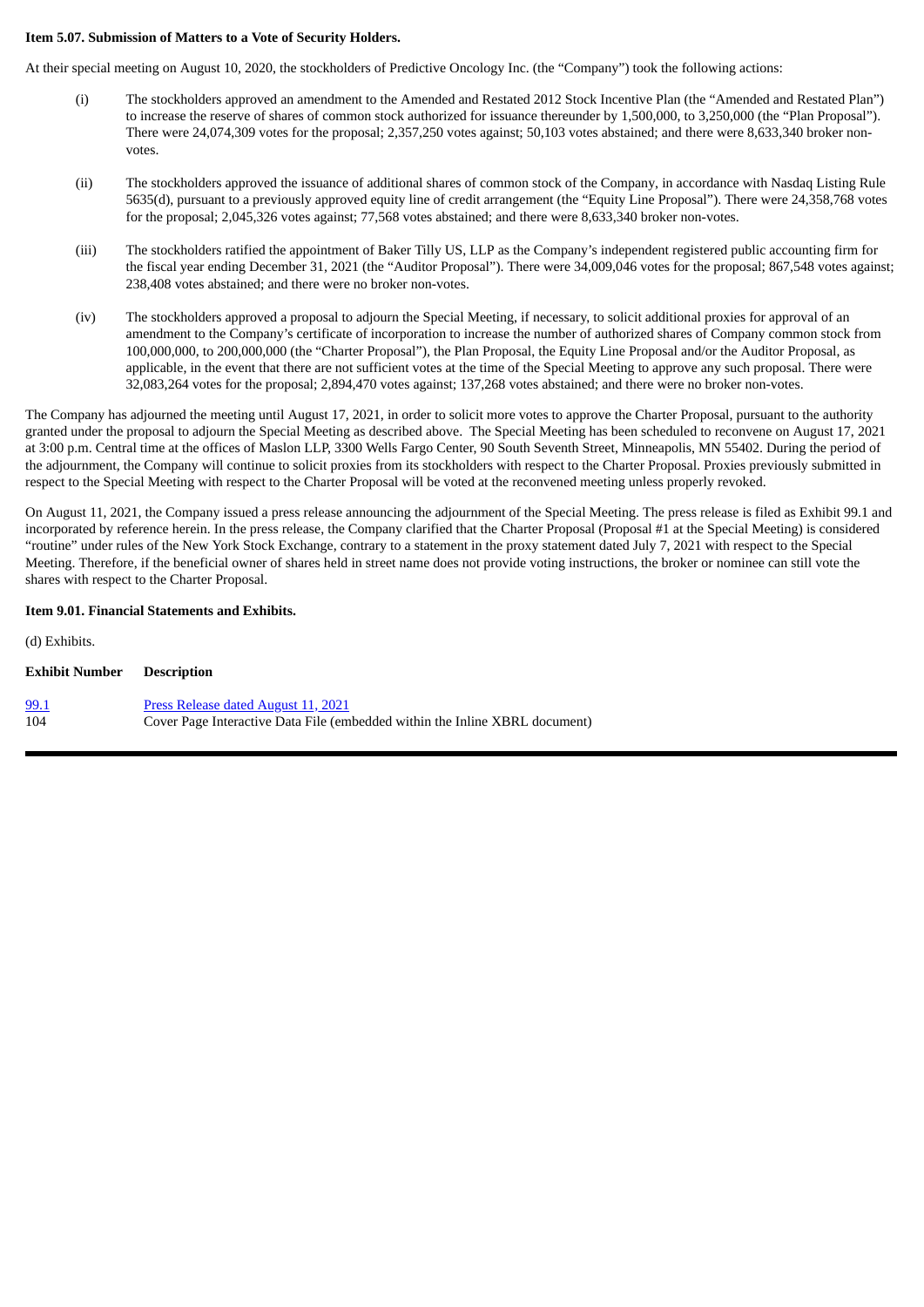## **SIGNATURE**

Pursuant to the requirements of the Securities Exchange Act of 1934, the registrant has duly caused this report to be signed on its behalf by the undersigned hereunto duly authorized.

#### **Predictive Oncology Inc.**

Date: August 12, 2021 By: /s/ Bob Myers Bob Myers Chief Financial Officer